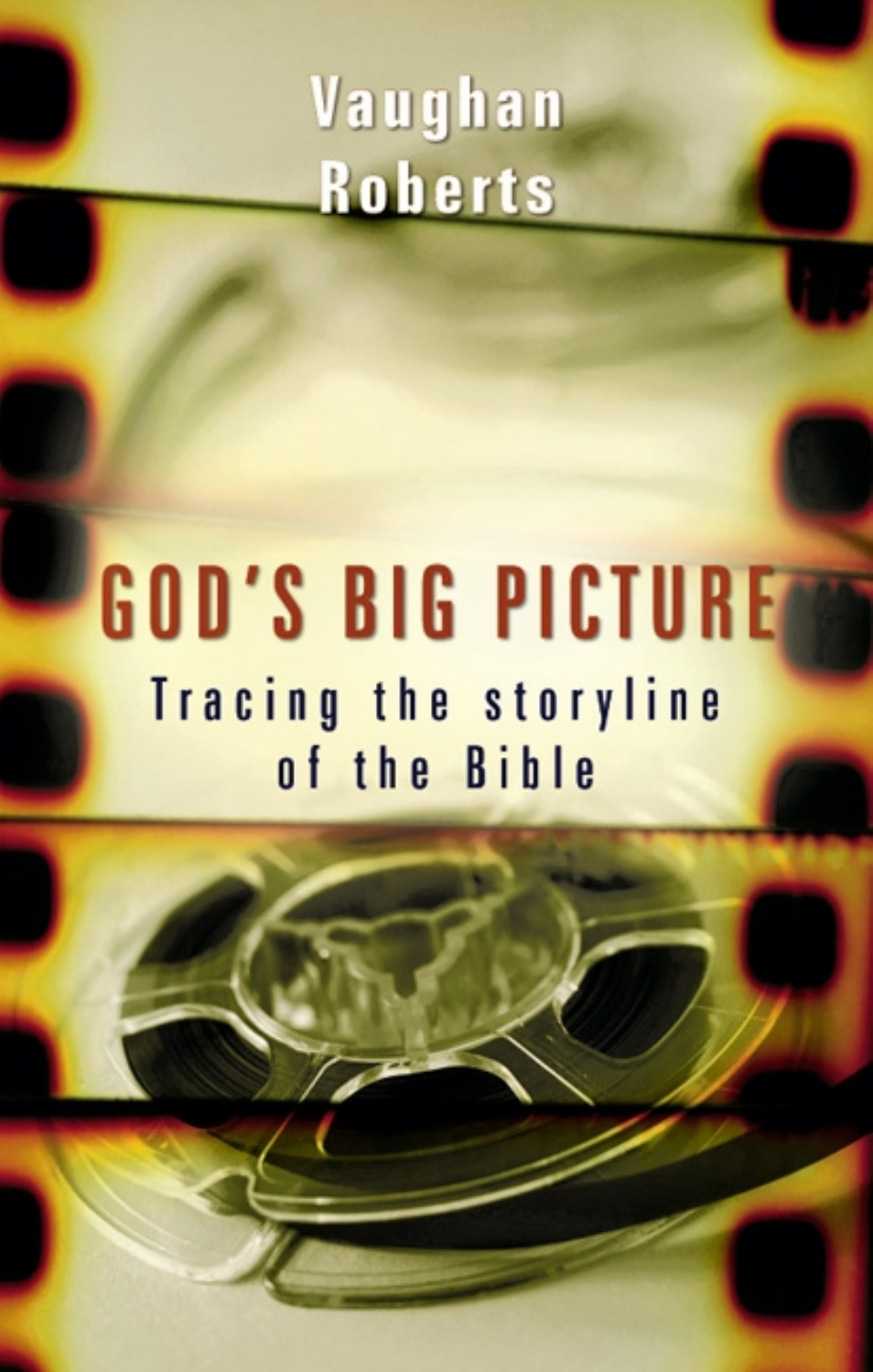# GOD'S BIG PICTURE

Tracing the stor yline of the Bible

# Vaughan Roberts

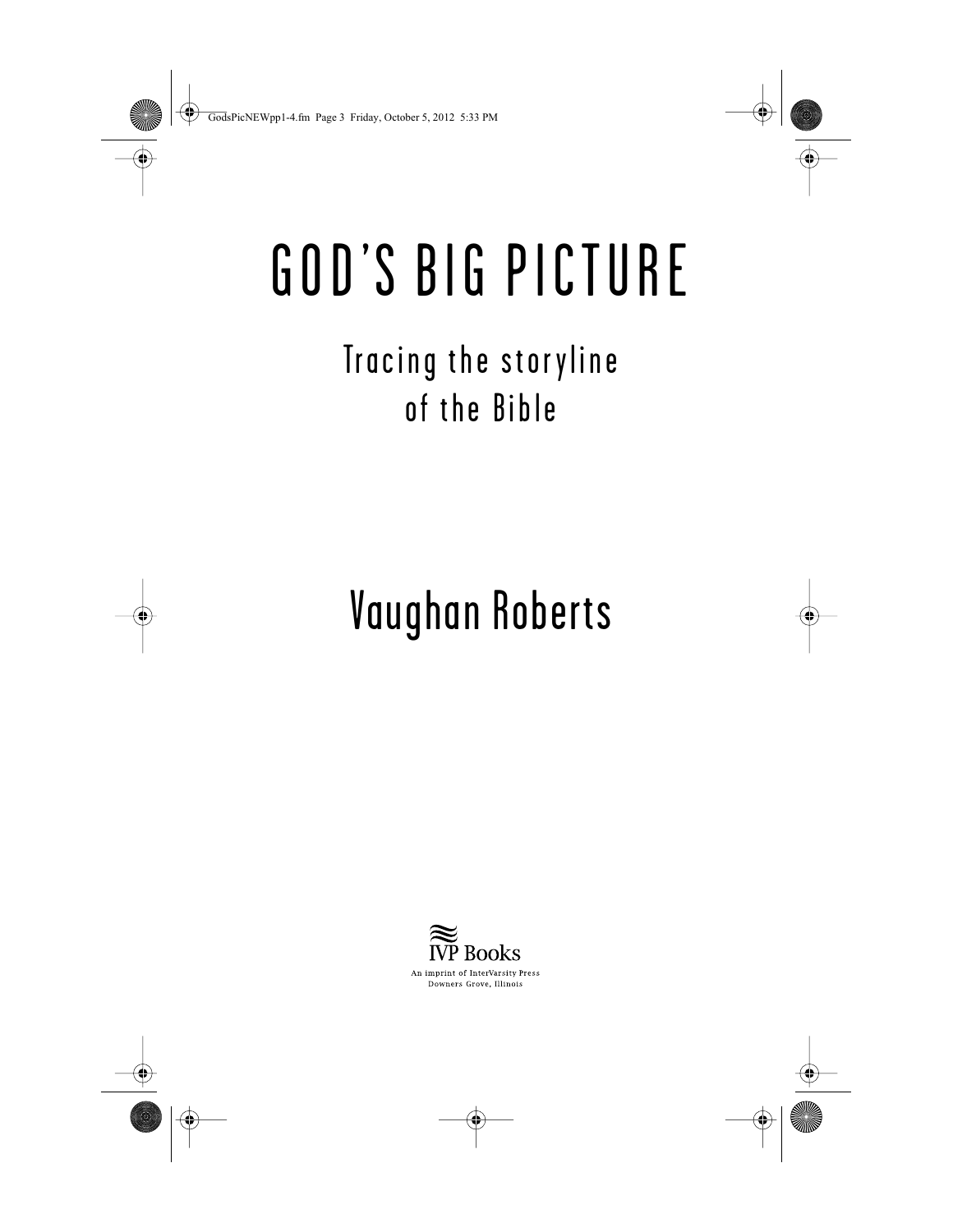*InterVarsity Press P.O. Box 1400, Downers Grove, IL 60515-1426 Internet: www.ivpress.com E-mail: email@ivpress.com*

*©Vaughan Roberts 2002*

*Published in the United States of America by InterVarsity Press, Downers Grove, Illinois, with permission from Universities and Colleges Christian Fellowship.*

*All rights reserved. No part of this book may be reproduced in any form without written permission from InterVarsity Press.*

*InterVarsity Press*® *is the book-publishing division of InterVarsity Christian Fellowship/USA®, a movement of students and faculty active on campus at hundreds of universities, colleges and schools of nursing in the United States of America, and a member movement of the International Fellowship of Evangelical Students. For information about local and regional activities, write Public Relations Dept., InterVarsity Christian Fellowship/USA, 6400 Schroeder Rd., P.O. Box 7895, Madison, WI 53707-7895, or visit the IVCF website at <www.intervarsity.org>.* 

*All Scripture quotations, unless otherwise indicated, are taken from the* Holy Bible, New International Version®. NIV®. *Copyright ©1973, 1978, 1984 by International Bible Society. Used by permission of Hodder and Stoughton Ltd. All rights reserved. "NIV" is a registered trademark of International Bible Society. UK trademark number 1448790. Distributed in North America by permission of Zondervan Publishing House.* 

*ISBN 978-0-8308-6389-1 (digital) ISBN 978-0-8308-5364-9 (print)*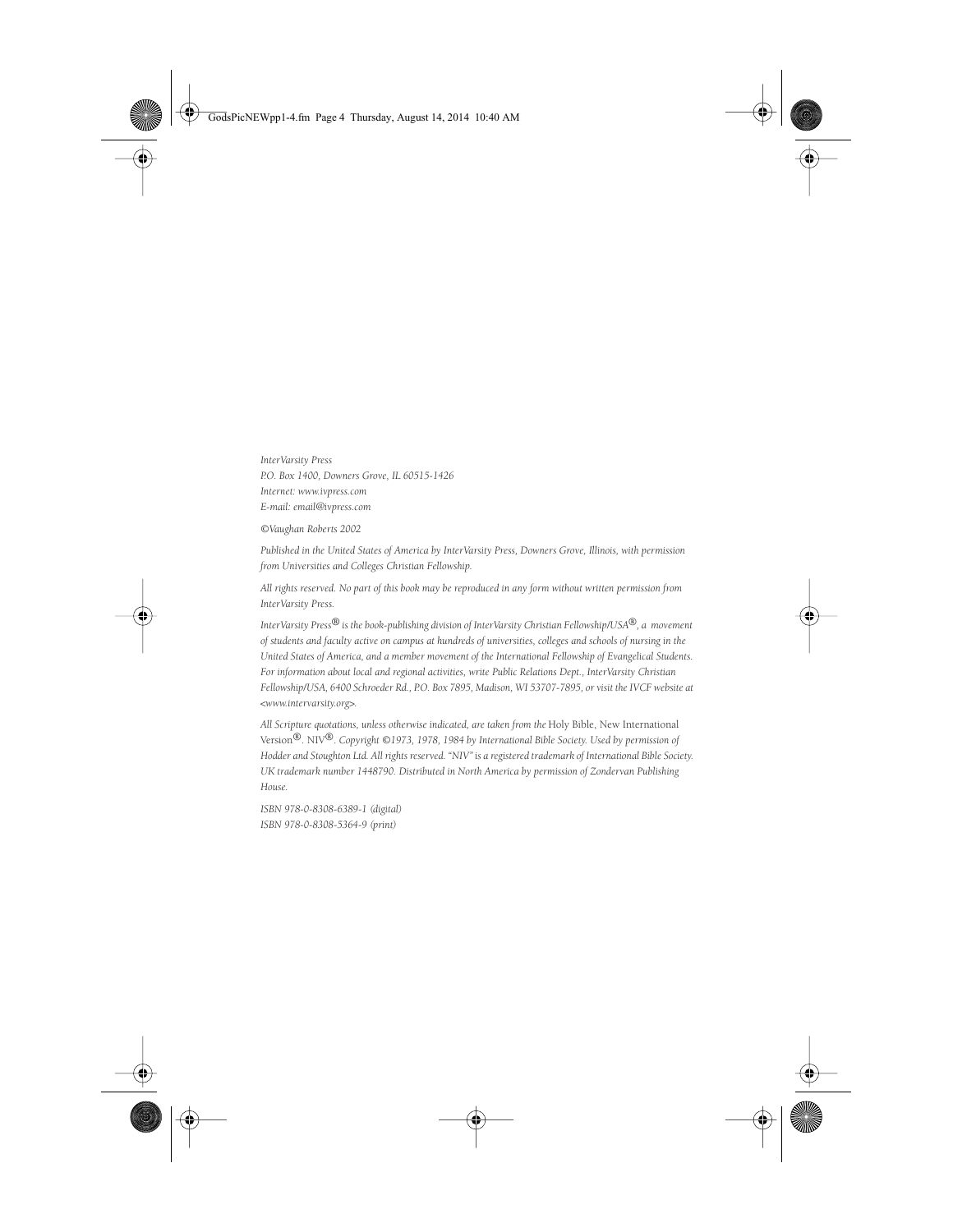To my parents with much love and gratitude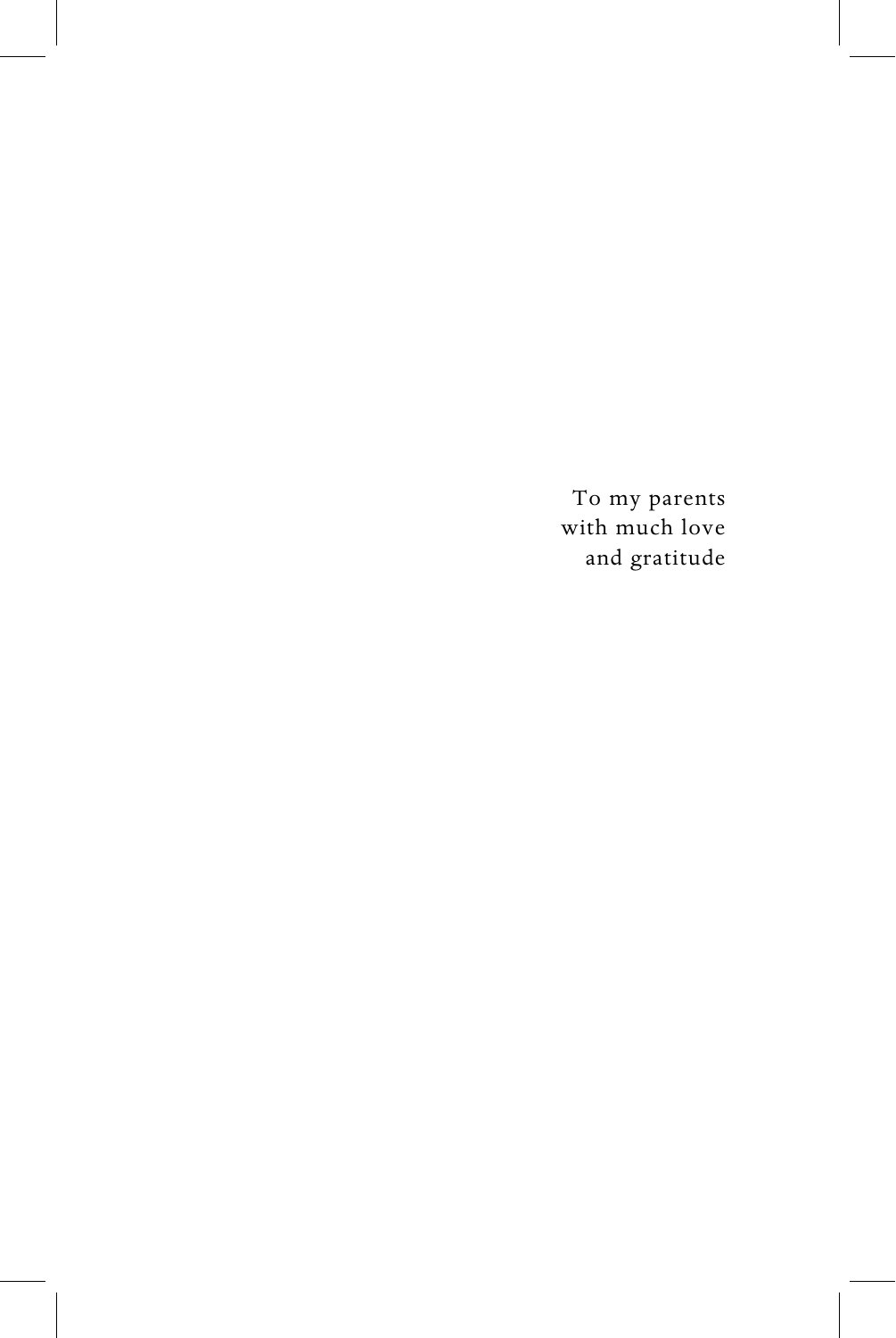## Acknowledgments

I am grateful to Clare Heath-Whyte and Matthew Mason for commenting on the manuscript, to Andy Rees and David Heath-Whyte for help with the diagrams, and to Jonty Frith for suggesting the title.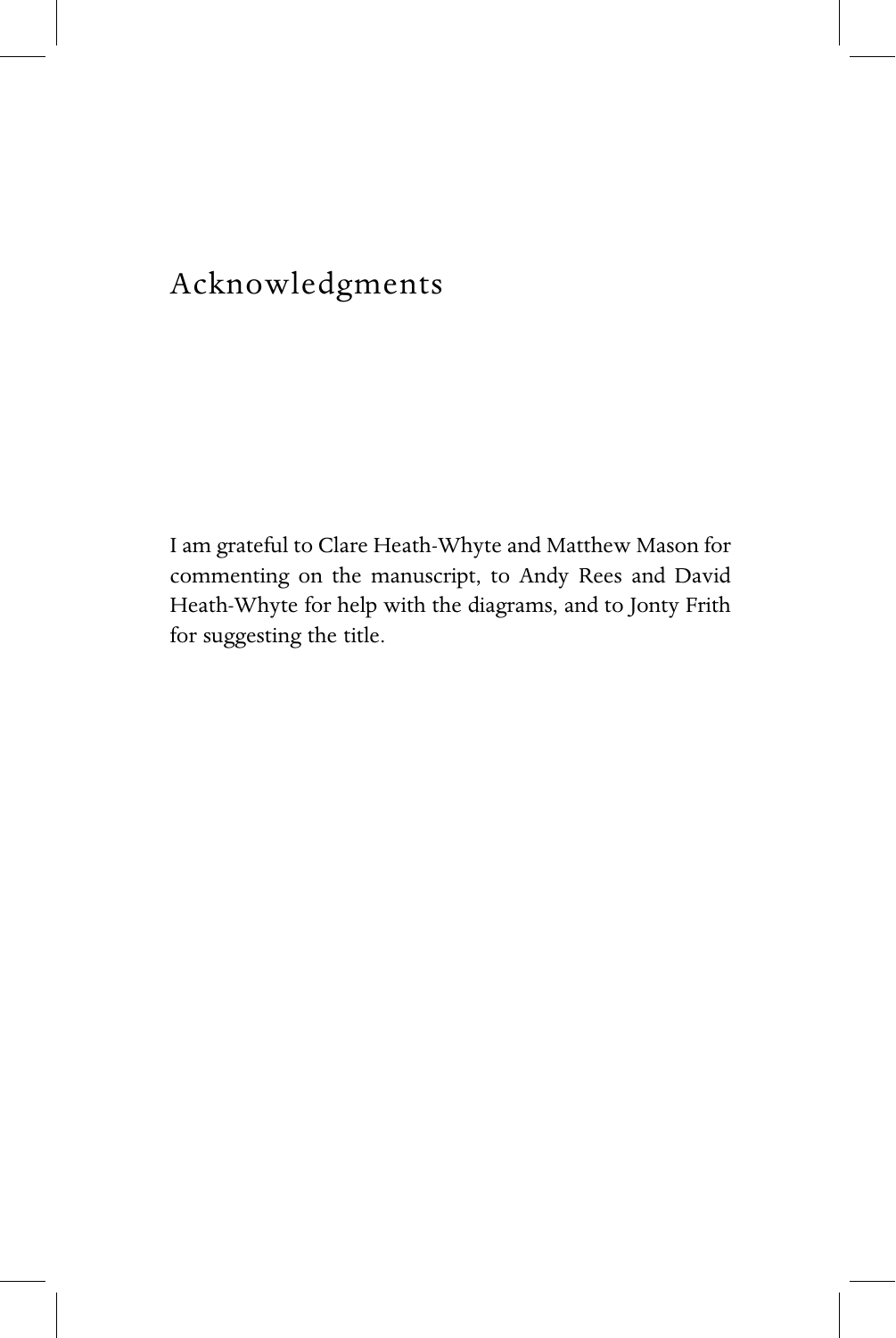## **Contents**



|                  | Preface                                       | 9  |
|------------------|-----------------------------------------------|----|
|                  | Introduction                                  | 13 |
|                  | The Bible is one book                         | 13 |
|                  | The kingdom of God                            | 2I |
| I.               | The pattern of the kingdom                    | 27 |
|                  | Bible study: Genesis $1:1 - 2:25$             | 35 |
|                  |                                               |    |
| $\overline{2}$ . | The perished kingdom                          | 37 |
|                  | Bible study: Genesis 3                        | 45 |
| 3.               | The promised kingdom                          | 47 |
|                  | Bible study: Genesis 17:1-8; Galatians 3:6-14 | 57 |
|                  |                                               |    |
| 4.               | The partial kingdom                           | 59 |
|                  | God's people: Genesis 12 - Exodus 18          | 60 |
|                  | God's rule and blessing                       | 68 |
|                  | Bible study: Exodus 19:1-13; 20:1-17          | 74 |
|                  | God's place                                   | 76 |
|                  | God's king                                    | 80 |
|                  | Bible study: 2 Samuel 7:1-17                  | 90 |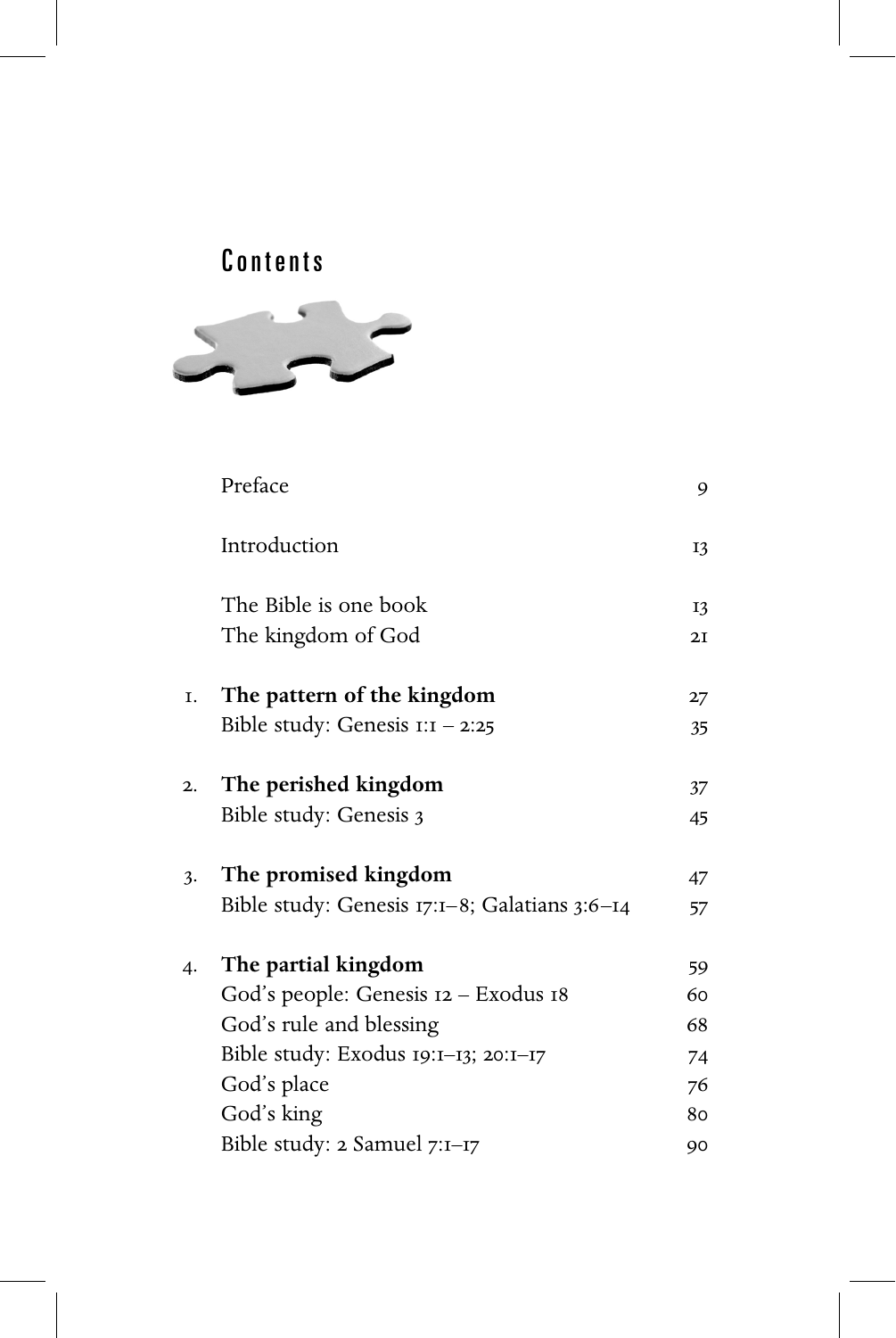| 5. | The prophesied kingdom                       | 93              |
|----|----------------------------------------------|-----------------|
|    | Bible study: Hosea $1 - 3$                   | II0             |
| 6. | The present kingdom                          | II <sub>3</sub> |
|    | Bible study: Luke 1:39-80; 2:25-32           | I <sub>27</sub> |
| 7. | The proclaimed kingdom                       | <b>I29</b>      |
|    | Bible study: 2 Corinthians 4                 | 143             |
| 8. | The perfected kingdom                        | I47             |
|    | Bible study: Revelation 21:1-8; 21:22 - 22:5 | 160             |
|    | Epilogue                                     | 163             |
|    | Notes                                        | 169             |

If you would like to run a course based on this material, downloadable resources are available from www.ivpbooks.com/resources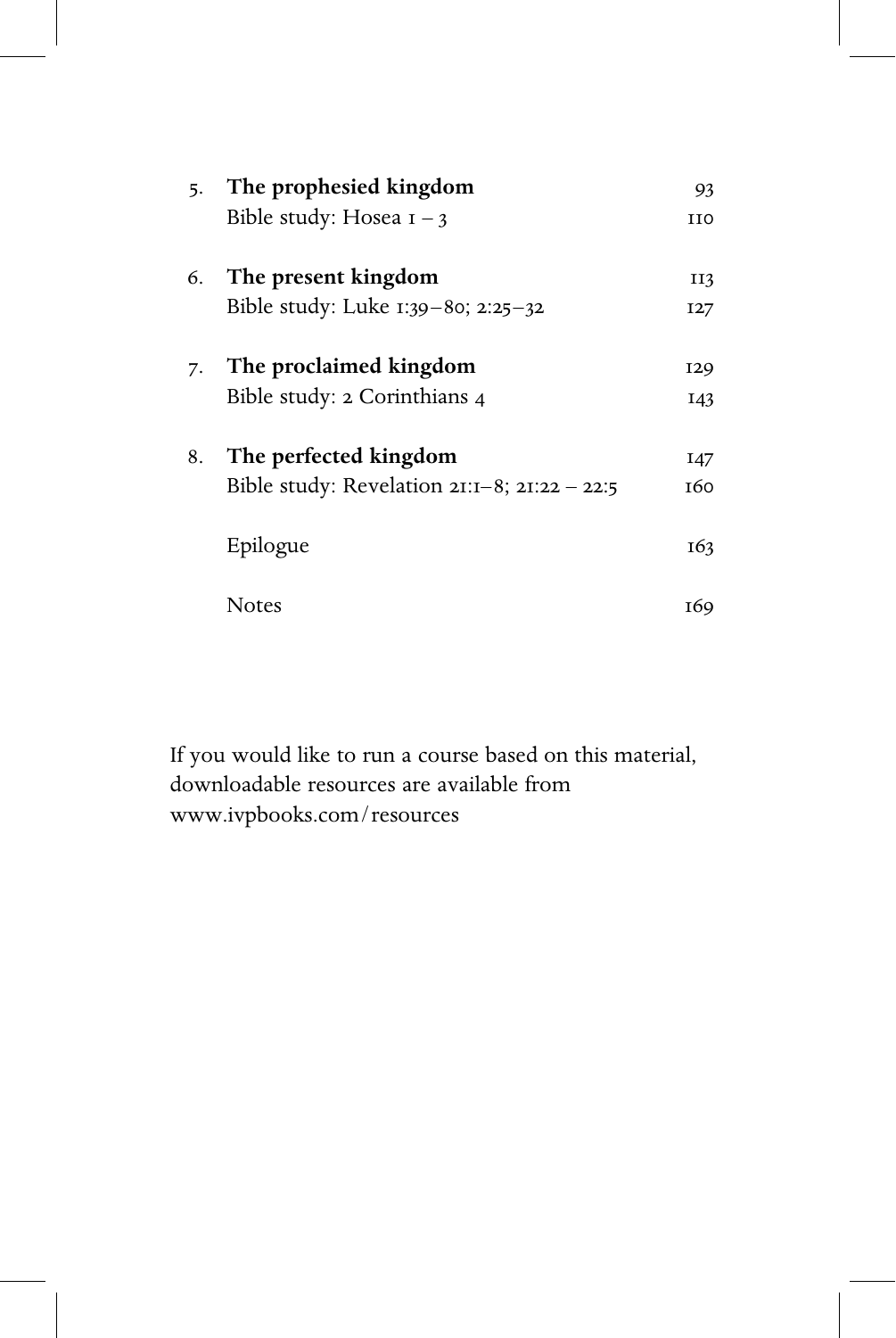### Preface

'Which passages would you choose if you were devising a series of Bible studies on the theme of the temple?'

It was an innocent question from a young man I had just met at a conference for trainee ministers. I was about to start at college. Within two years I would be let loose on a church, and I was far from ready. I had been a committed Christian for six years, but my knowledge of the Bible, especially the Old Testament, was very limited – which explains why my new friend's question unnerved me so much. I had heard of the temple, but I did not really know what its significance was, and had no idea where to look in the Bible to find out more; so I stalled: 'Which passages would you choose?'

In the next ten minutes I was taken on a whistle-stop tour of the whole Bible that left my head reeling. We began in the garden of Eden, where Adam and Eve did not need a temple because God's presence was everywhere; and travelled to the new creation, heaven, where once again there is no temple 'because the Lord God Almighty and the Lamb are its temple' (Revelation 21:22). Along the way we made brief stops at the tabernacle in the wilderness; the temple in Jerusalem; the new-temple prophecies of Ezekiel; the Lord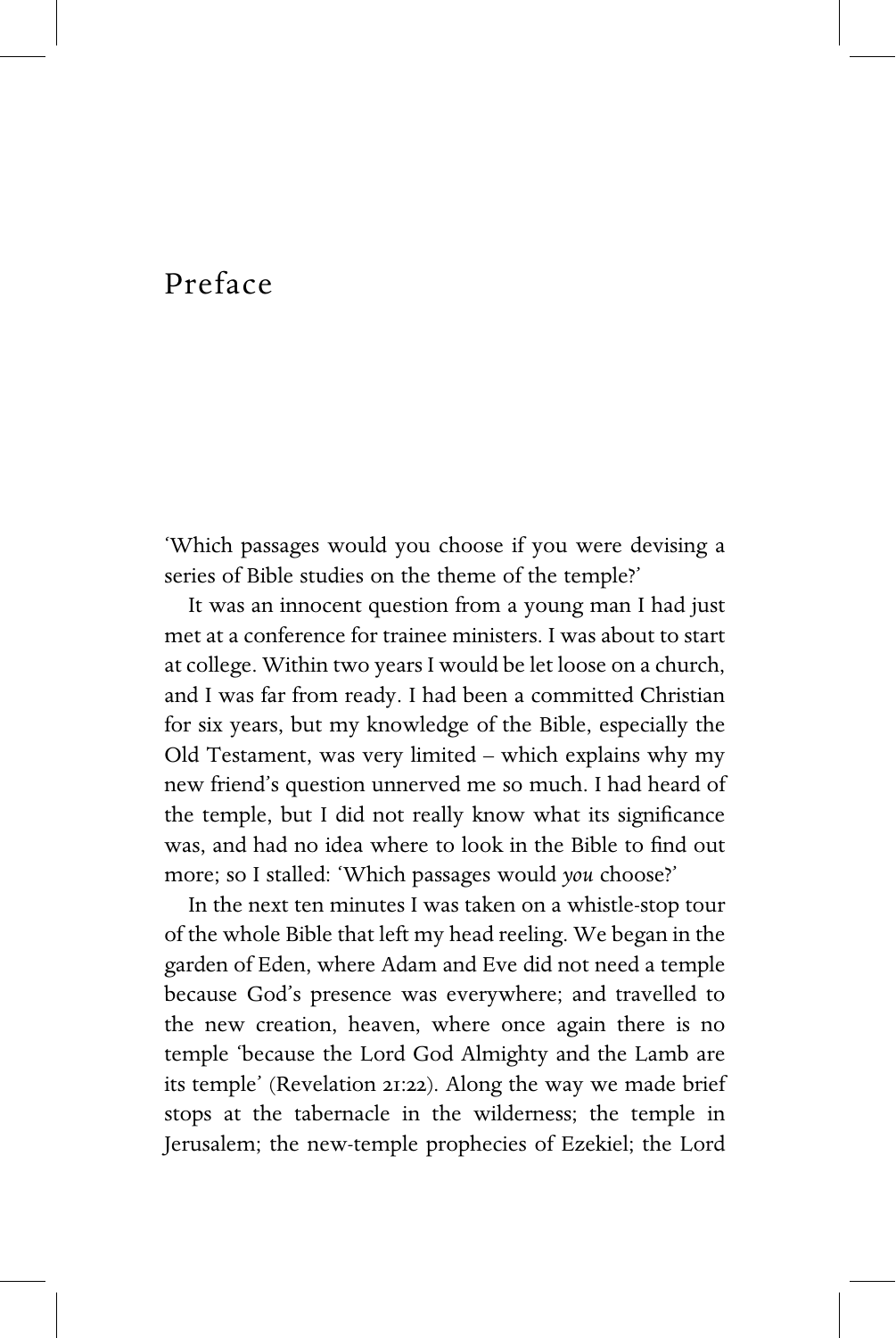Jesus Christ, who 'tabernacled' among us (John 1:14, literally); and the church ('a holy temple in the Lord', Ephesians 2:21).

I was very impressed. I had already completed a theology degree at university, but it left me unable to find my way around the Bible. There had been detailed analysis of individual books and passages, but no-one had shown me how they fitted together. My friend, however, was able to travel through the Bible with apparent ease. It was as if he was using a map while I was left without any sense of direction. I asked him how he did it. He told me about a book that outlined the main elements in the story of the Bible

My aim is to provide all Christians, from the new convert to the mature believer, with an overview of the whole Bible that will help them see how the different parts fit together.

from beginning to end. It was Graeme Goldsworthy's Gospel and Kingdom.<sup>1</sup> I bought it the next day and read it within the week. At last I had the map I needed. I was still very ignorant about much of the Bible, but the framework was in place.

Anyone who has read Gospel and Kingdom will see its influence in these pages. This is not an attempt to improve on that book. I adopt largely the same

approach, but hope to do so in a slightly less technical way. My aim is to provide all Christians, from the new convert to the mature believer, with an overview of the whole Bible that will help them see how the different parts fit together. I hope the book will be simple without being simplistic. I want to put into the reader's hands the map that I have found so helpful.

A Bible study outline is provided at the end of each chapter (and an extra one in the long chapter 4). These are designed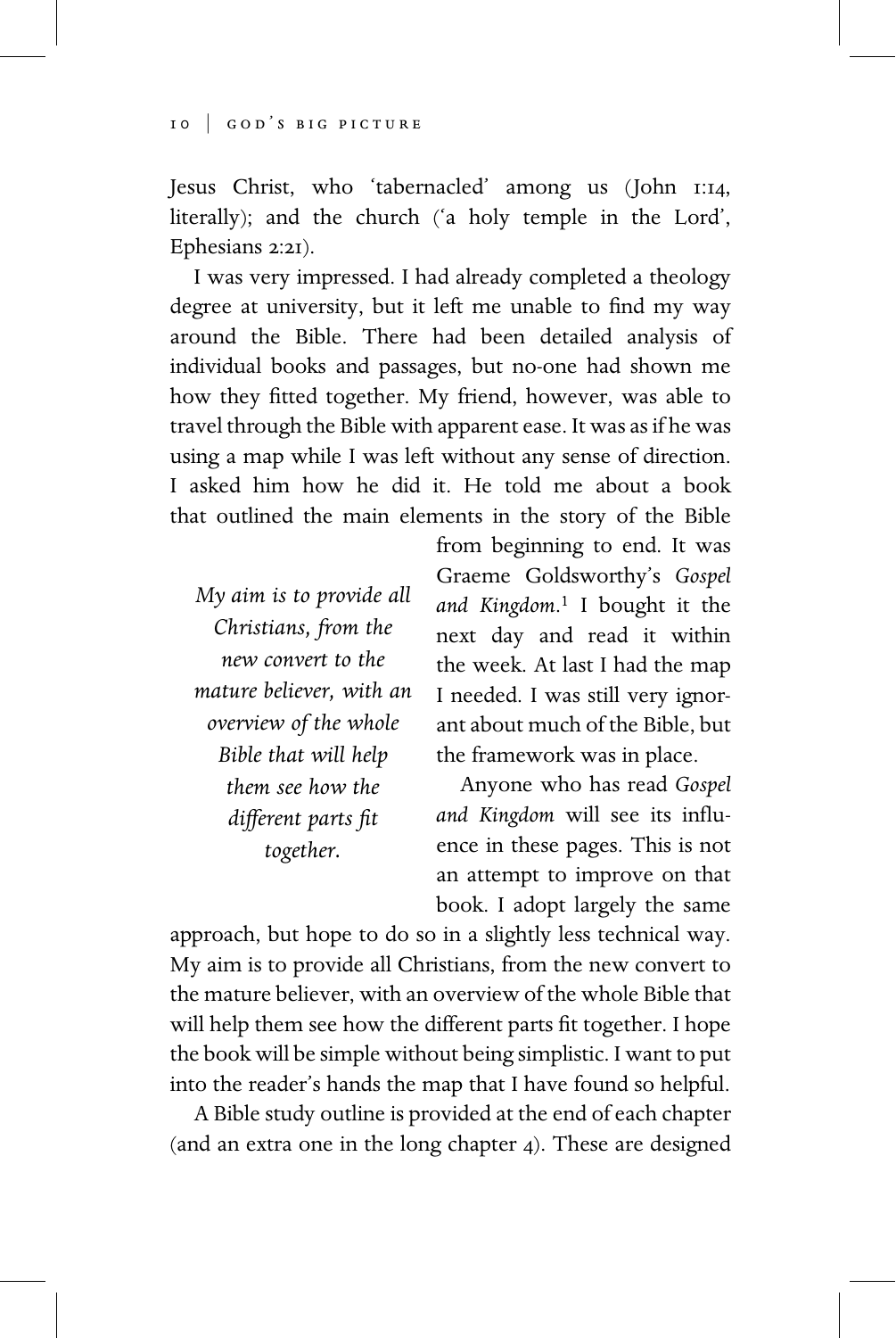for individual or group use. You will gain more from these studies if you, or the members of your group, read the chapter (or the relevant half of chapter 4) in advance.

I am grateful to Richard Coekin, who first set me on the road, and to Graeme Goldsworthy, whose book gave me the map. This material was originally prepared for talks at St Ebbe's Church, Oxford, Titus Trust Holidays, Spring Harvest Word Alive and the FIEC Caister conference. I have benefited from the teaching of many writers and speakers in this area, including Shaun Atkins, F. F. Bruce, Edmund P. Clowney, Jonathan Fletcher, Ian Garrett, Phillip Jensen, Walter J. Kaiser, Simon Manchester, Mark Meynell, Alec Motyer, Mike Neville, Alan Purser and Simon Scott. Very few good thoughts are new and I make no apology for standing on the backs of others throughout this book. I forget where I first heard many of these ideas. If you recognize your back, thank you!

Vaughan Roberts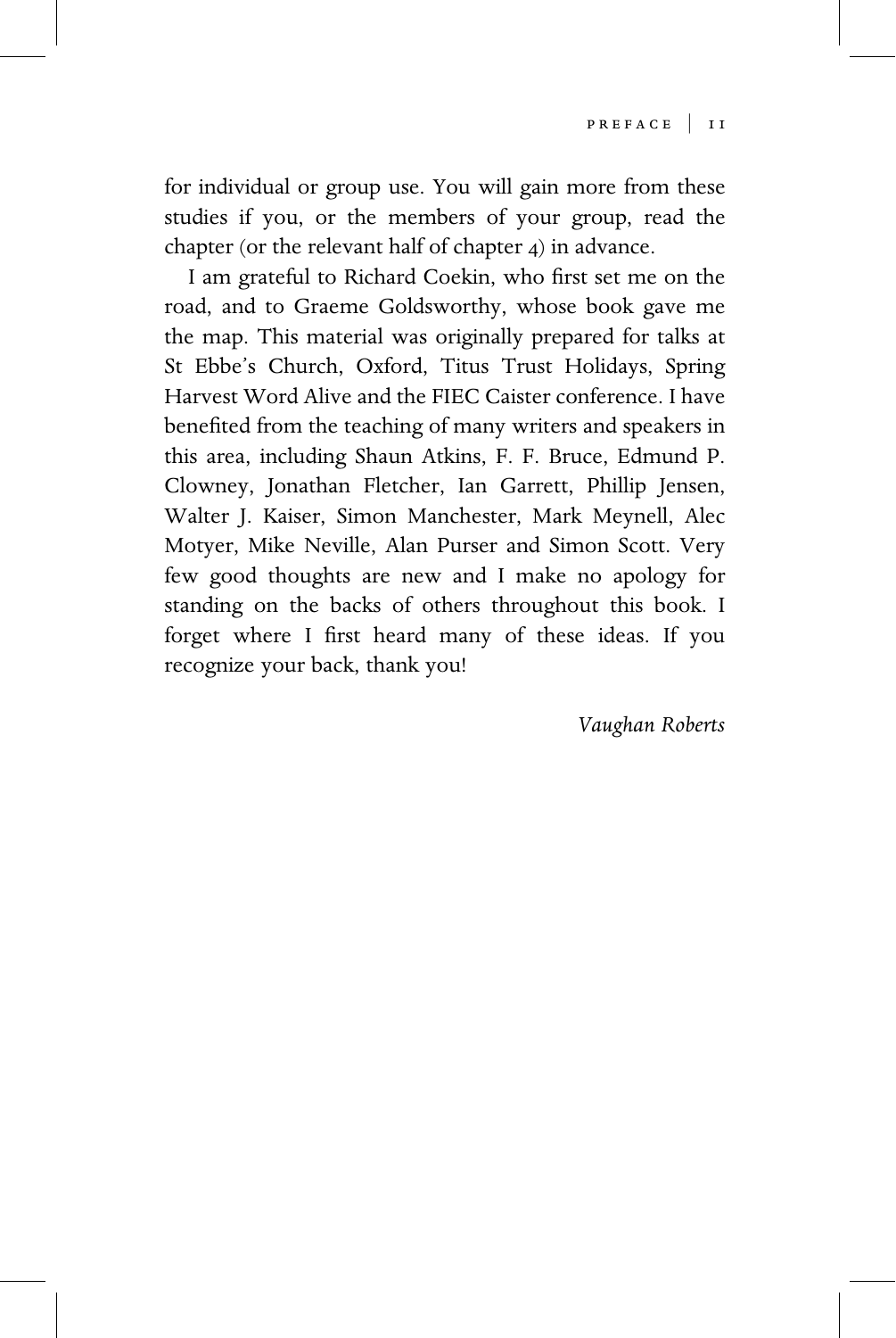## Introduction

#### The Bible is one book

#### Ignorance of the Bible

A police inspector went to visit a primary school, where he was asked to take a Scripture class. He began by asking, 'Who knocked down the walls of Jericho?'

There was a long silence as the children shuffled nervously on their seats. Eventually, a little lad put up his hand and said, 'Please sir, my name is Bruce Jones. I don't know who did it but it wasn't me.'

The policeman thought that reply very cheeky, so he reported the incident to the headmaster. After a pause the headmaster replied, 'I know Bruce Jones; he's an honest chap. If he said he didn't do it, then he didn't.'

The inspector was exasperated. The headmaster was either rude or very ignorant. The inspector wrote to the Department of Education to complain, and received this response: 'Dear Sir, We are sorry to hear about the walls of Jericho and that nobody has admitted causing the damage. If you send us an estimate we will see what we can do about the cost.'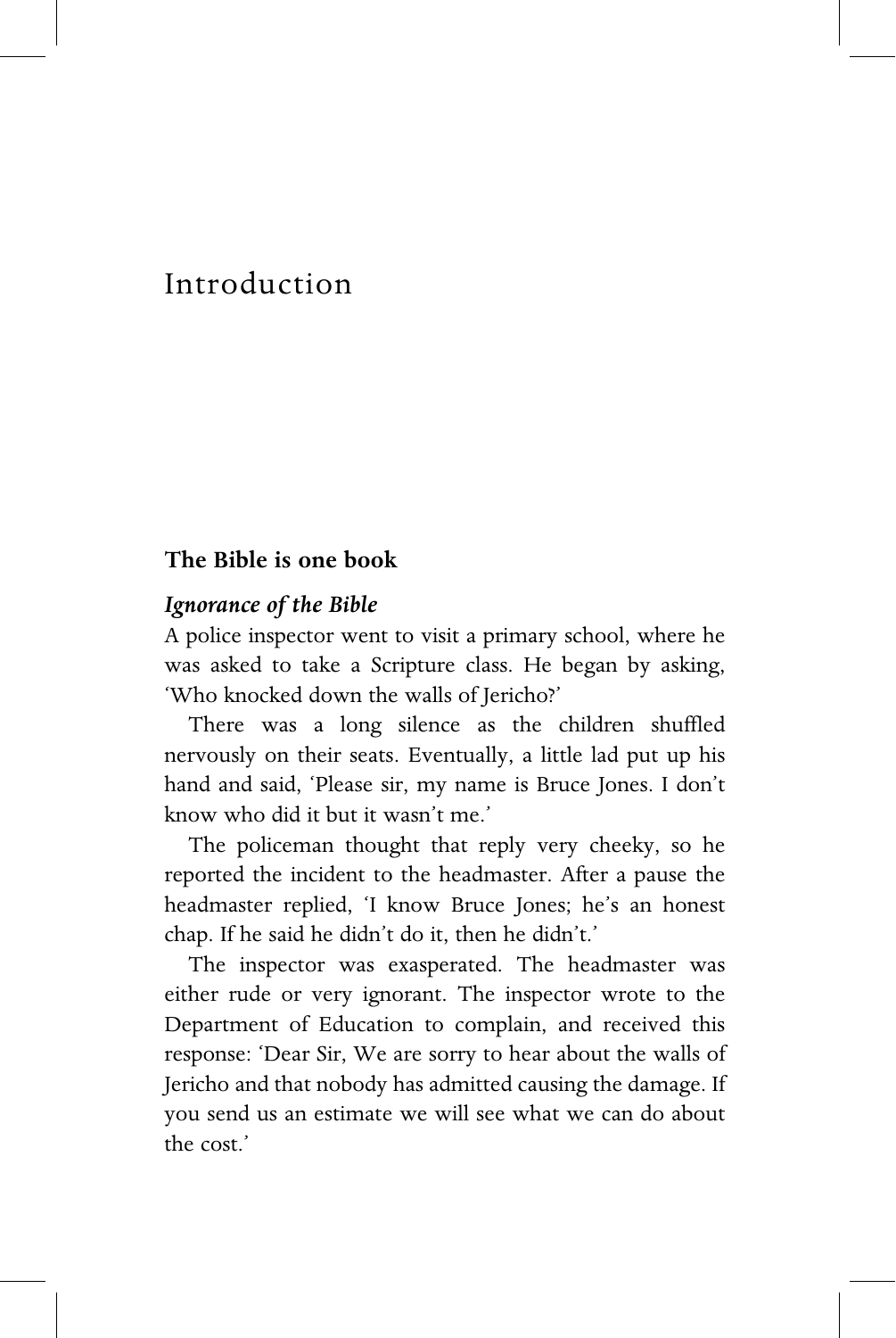It is a silly story and it is probably not true, but it does make a point. A few decades ago everyone would have known about Joshua and the walls of Jericho. A large proportion of children went to Sunday school, and the rest still received a grounding in the main stories of the Bible in class. But those days are gone. I mentioned the prodigal son to an Oxford student recently. He looked blankly at me. The average non-Christian is almost completely ignorant of the contents of the Bible. It remains the world's best-selling book; one and a quarter million copies are sold in the UK alone every year. But although many have a copy on their shelves, very few ever read it.

The knowledge of Christians is often not much better. We all have our favourite passages, but much of Scripture remains uncharted territory, especially the Old Testament. If we are honest, we find it outdated and rather un-Christian at times. What have dietary laws, animal sacrifices and the temple got to do with Jesus Christ? And what about the exodus from Egypt, David and Goliath, and Daniel in the lion's den? They are great stories, but what relevance have they got for us today? I hope this book will answer those questions, or at least give you a framework that will enable you to answer them for yourself. Its aim is to help Christians to find their way around the Bible and to see how it all holds together and points us to Jesus.

#### A diverse collection of writings

The Bible is a diverse collection of different writings. It contains sixty-six books written by about forty human authors over nearly 2,000 years. It has two main sections (Old Testament and New Testament) written in two main languages (Hebrew and Greek respectively), and includes a mixture of types of literature.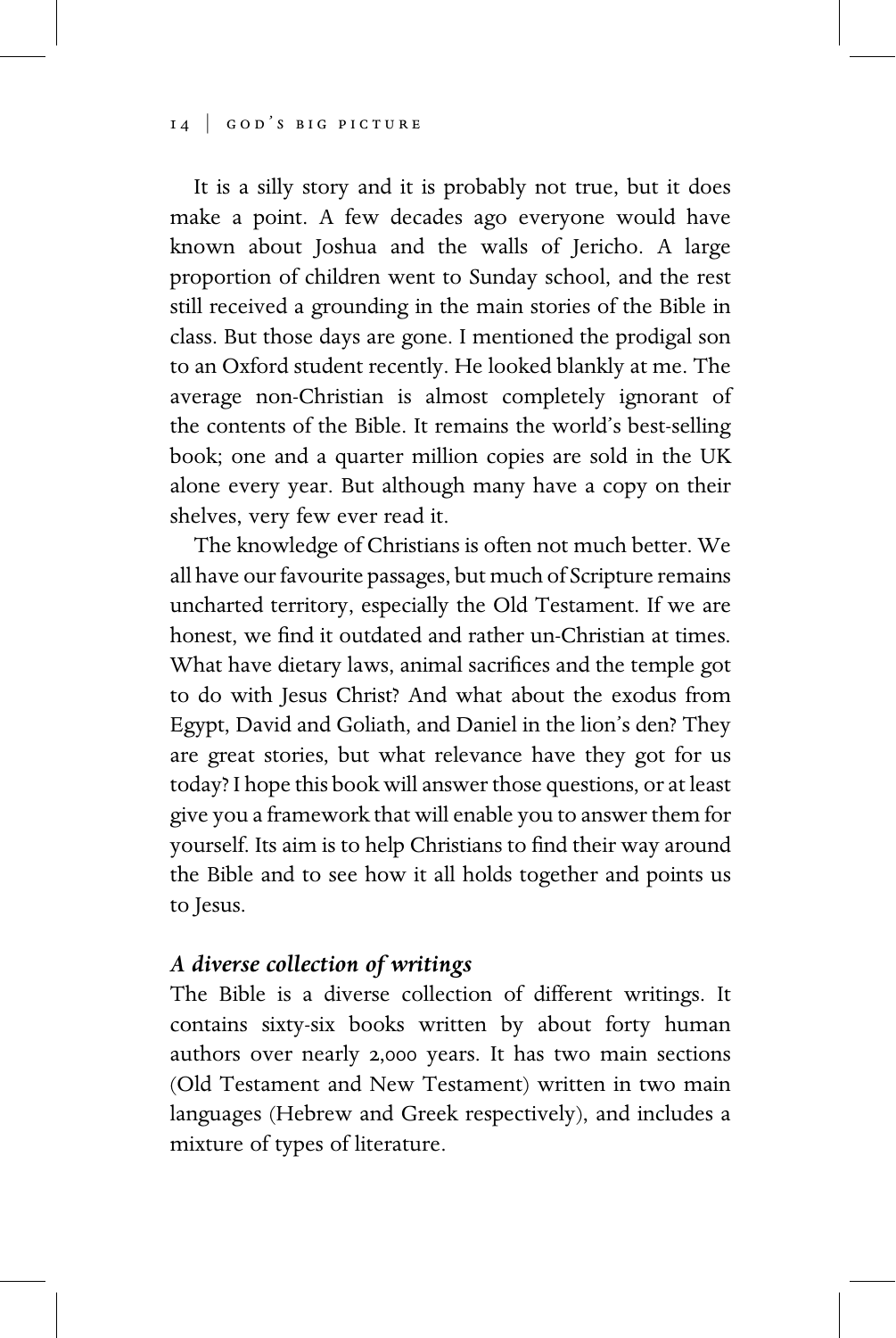| <b>History</b>      | Poetry                 | Prophecy            |
|---------------------|------------------------|---------------------|
| (Genesis to Esther) | (Job to Song of Songs) | (Isaiah to Malachi) |

Figure 1. The Old Testament (English Bible)

In our English Bibles, the thirty-nine books of the Old Testament are arranged as in Figure 1. This order follows the Greek translation of the Hebrew Bible, the Septuagint, made in the third century bc.

The original Hebrew Bible arranges the books in a different order, listed in Figure 2.

| Law                       | Prophets                                                                                          | Writings                                                         |
|---------------------------|---------------------------------------------------------------------------------------------------|------------------------------------------------------------------|
| Genesis to<br>Deuteronomy | Former Prophets<br>(history books<br>Joshua to 2 Kings)<br>Latter Prophets<br>(Isaiah to Malachi) | Psalms, wisdom literature,<br>history of the exile and<br>beyond |

Figure 2. The Old Testament (Hebrew Bible)

The New Testament consists of twenty-seven books, all written in the first century AD. The Gospels are four accounts of the birth, life, teaching, death and resurrection of Jesus. Acts, written by Luke as a continuation of his Gospel, records the spread of the good news about Jesus after his ascension into heaven. The Epistles are letters written mainly by those chosen by Christ to be his apostles. The Holy Spirit revealed to them all the truth about Christ so they could teach the full significance of his salvation and its implications. Paul wrote most of the Epistles (Romans to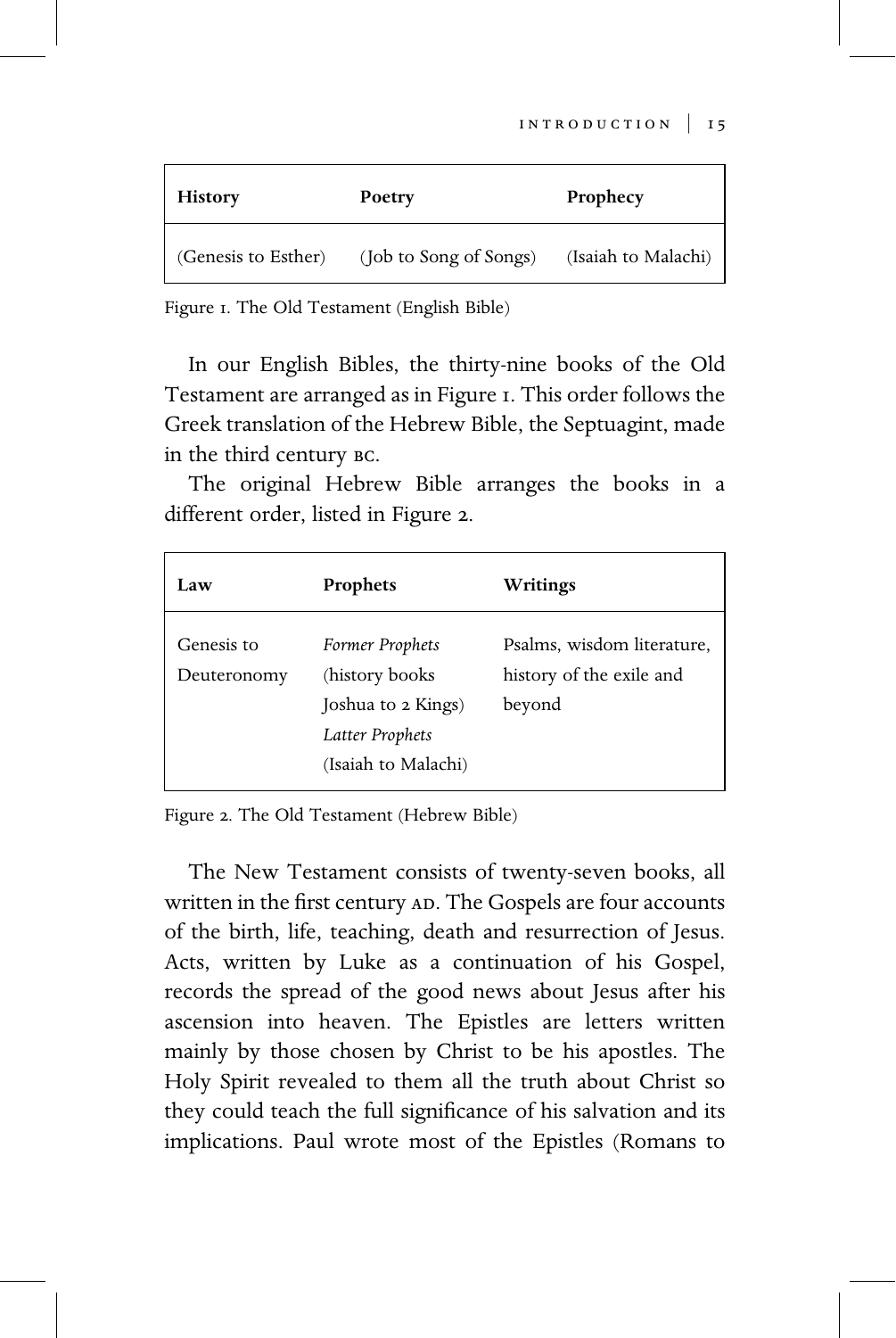Philemon), but the New Testament also contains letters from Peter, John, James (the brother of Jesus) and Jude. No-one knows who wrote the letter to the Hebrews. That just leaves the last book of the Bible: Revelation. It describes a vision that John was given of spiritual realities normally hidden from view. (See Figure 3.)

| Gospels         | Matthew, Mark, Luke, John                                          |
|-----------------|--------------------------------------------------------------------|
| Acts            | Luke's history of the spread of the gospel in the<br>first century |
| <b>Epistles</b> | Romans to Jude (letters written mostly by the<br>apostle Paul)     |
| Revelation      | John's vision from God                                             |

Figure 3. The New Testament

#### One author

Although the Bible contains a great variety of material, written by many human authors over a long period of time, it holds together as a unity. Fundamentally, it is just one book written by one author with one main subject. As those truths underlie everything that is written in the rest of God's Big Picture, it is important that we understand them before we continue.

The apostle Paul wrote, 'All scripture is God-breathed' (2 Timothy 3:16). Most of the New Testament had not been written down at that time, so he was referring to what we know as the Old Testament. But the New Testament writers made a similar claim about what they wrote. They were convinced that their teaching was also the very Word of God (e.g. 1 Corinthians 14:37; 1 Thessalonians 2:13; 2 Peter 3:16).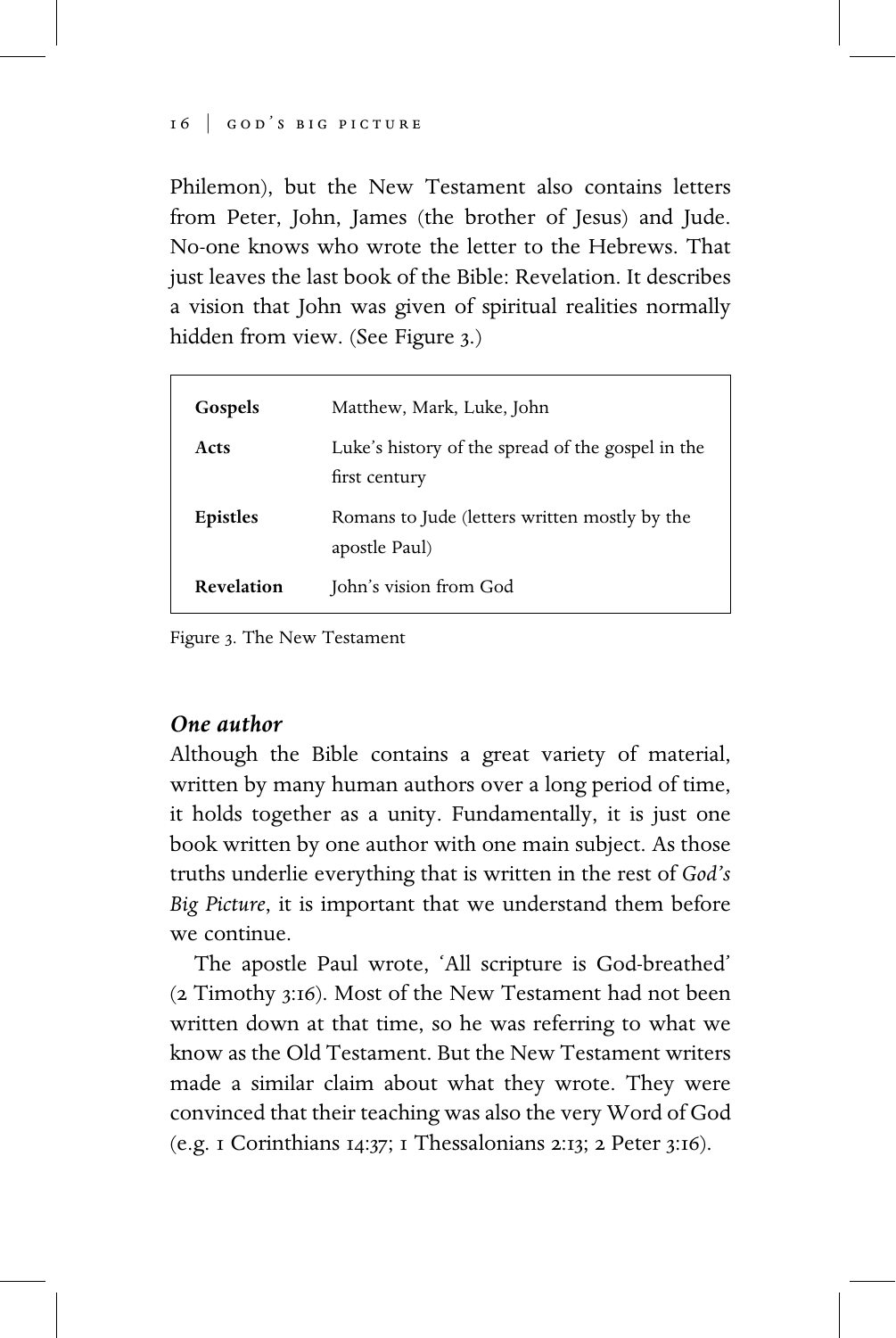Muslims are taught that Muhammad had no creative role in the production of their holy book. He acted simply as a secretary who wrote down what was dictated to him by Allah via the angel Gabriel. They would be outraged by the suggestion that the Qur'an was in any way a human book. But Christians should have no qualms about accepting that the Bible was written by people. Its books were written by a variety of authors at different times in history and bear the marks of the personalities and eras that produced them. But God ensured by his Spirit that everything they wrote was exactly what he wanted them to write. Just as the Lord Jesus was both fully human and fully divine, so the Bible is both a human and a divine book. It is God's Word: he is the ultimate author.

#### One subject

The Bible obviously covers a great deal of ground. But there is one supreme subject that binds it all together: Jesus Christ and the salvation God offers through him. That is true not just of the New Testament but of the Old as well. Jesus, speaking of the Old Testament, said, 'These are the Scriptures that testify about me' (John 5:39). After he had risen from the dead he met two believers on the road to Emmaus and led them in a Bible study. What a privilege for them! 'Beginning with Moses and all the prophets, he explained to them what was said in all the Scriptures concerning himself' (Luke 24:27). A short time later he met with his disciples and said, 'This is what I told you while I was still with you: Everything must be fulfilled that is written about me in the law of Moses, the Prophets and the Psalms' (Luke 24:44). He refers there to the three main divisions of the Hebrew Bible (the Writings were sometimes called 'the Psalms' because the Psalms made up the largest part of them). The apostle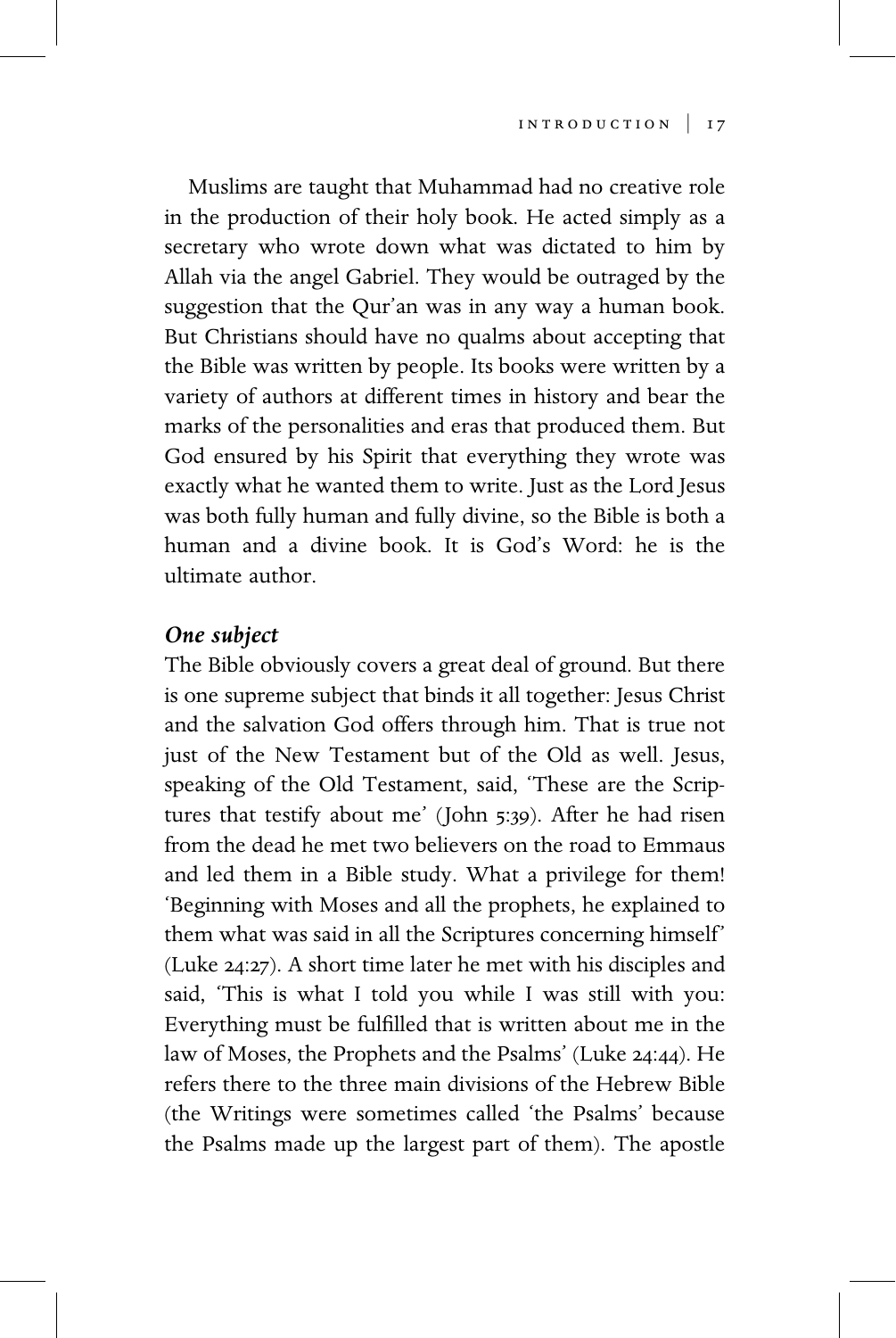Paul also believed that the Old Testament points to Jesus. He spoke of 'the holy Scriptures [the Old Testament] which are able to make you wise for salvation through faith in Christ Jesus' (2 Timothy 3:15).

Many Christians have an idea that God decided to send Jesus to earth only after his first plan had failed; his original idea (Plan A) was to give people an opportunity to become his people by obeying his law. But they failed, so he scratched his head and came up with another idea (Plan B): to save people by grace through the death of Jesus. Nothing could be further from the truth. God had always planned to send Jesus. The whole Bible points to him from beginning to end. In the Old Testament God points forward to him and promises his coming in the future. In the New Testament God proclaims him to be the one who fulfils all those promises (Figure 4).



Figure 4. God's plan

#### Not a book of quotations

The fact that the Bible is one book should have big implications for the way we read it. The way you read a book depends on the kind of book you think it is. So, for example, we do not read a Shakespeare play in the same way as a telephone directory, or a novel in the same way as a book of quotations. I have just opened a book of political quotations at random and read Winston Churchill's comment on Field Marshall Montgomery: 'In defeat unbeatable;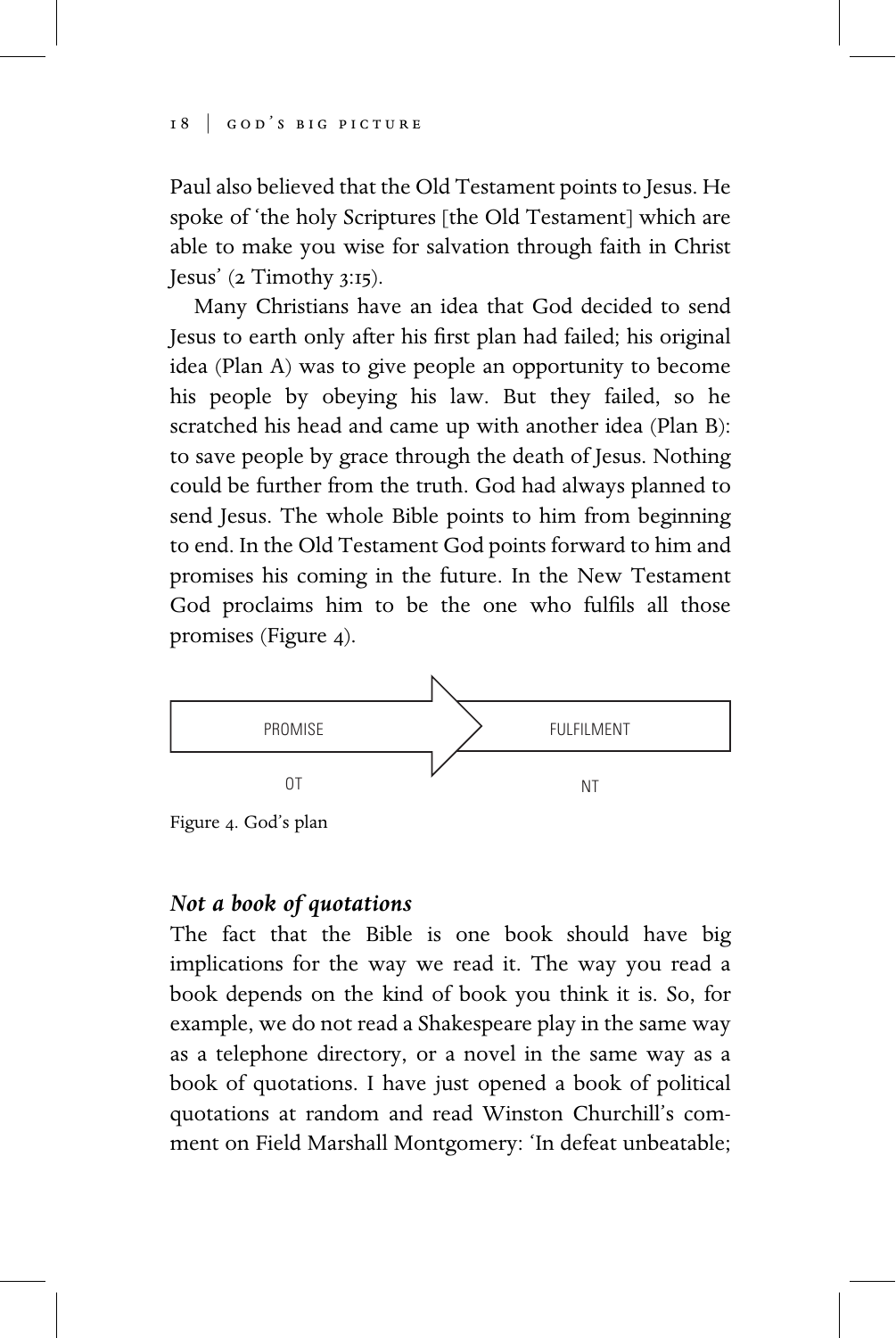in victory unbearable.' The compiler of that book does not expect me to read those words in context. I do not have to read the quotations that appear immediately before and after it. Each saying in the book stands alone.

A novel works very differently. Each sentence is meant to be understood in the light of the whole. Turning to a random page in Agatha Christie's The Body in the Library I read, 'Risk everything – that's my motto! Yes, it's a lucky thing for me that somebody strangled that poor kid.' I am left confused. Who is speaking? And who has been strangled? If I am to understand the story, I need to know what happened before and learn what happens afterwards.

It is the same with the Bible. With the exception of some of the Proverbs, the Bible does not contain isolated sayings. I should be wary about dipping into it at random and extracting individual verses without any regard for their context. I am almost bound to misunderstand the Bible if I read it in that way. Each verse needs to be understood in the context of the chapter in which it appears, and each chapter in the light of the book as a whole. And there is a wider context we must consider as well: the whole Bible.

#### Not a collection of books

I own a collection of Hermann Hesse novels. Each is an individual book that can be read and understood in isolation from the others; they just happen to be bound in the same cover. Many people read the Bible as if it were like that: a collection of independent books that can each be read without reference to the others. That was how I was taught the Bible at university. We looked for the message of Ezekiel, Jonah or John without considering how those biblical books contribute to and fit in with the message of the Bible as a whole. And there was a great division between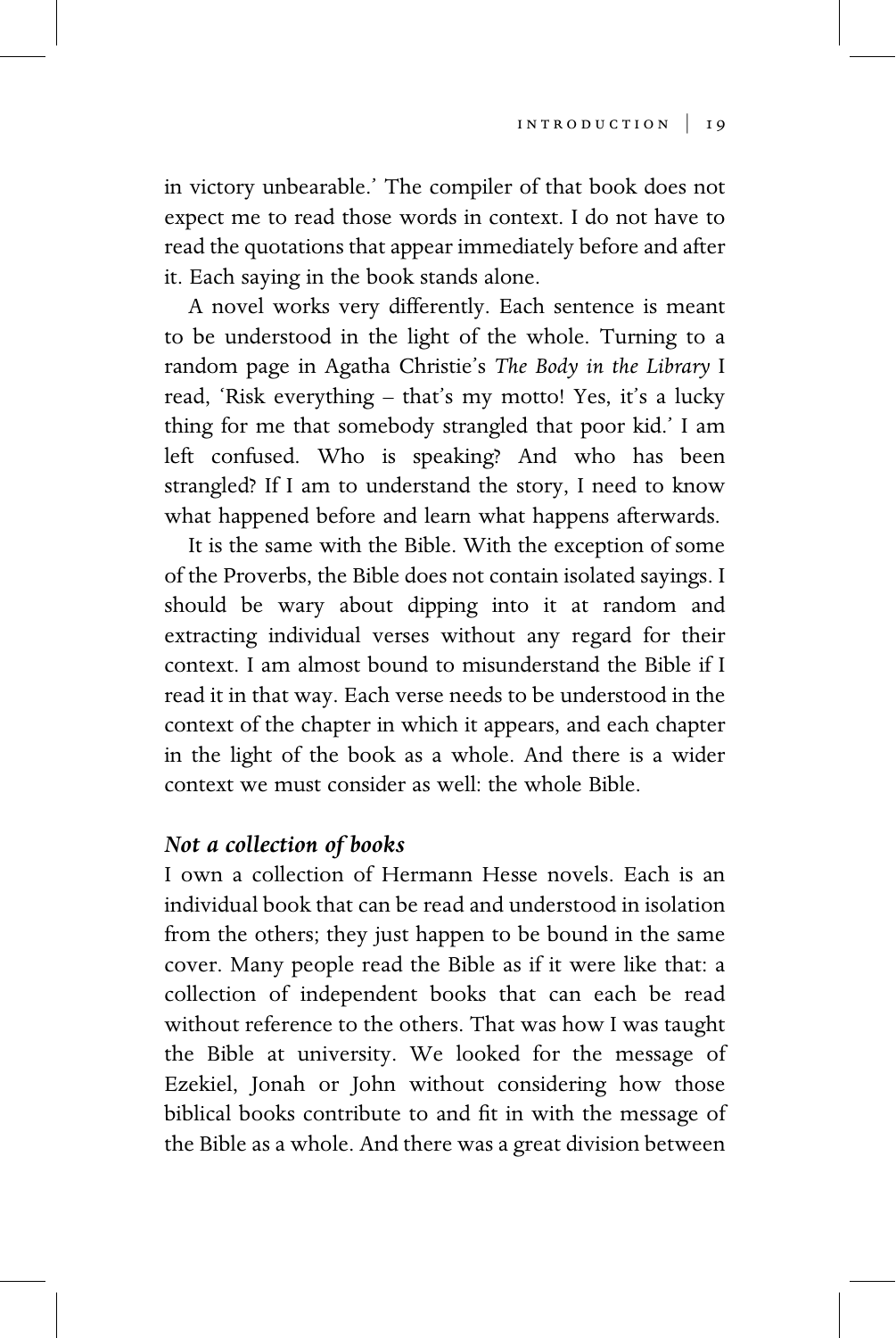the Old and New Testaments. I was criticized when I mentioned Jesus in an answer to the question, 'Who is the servant in Isaiah's prophecy?' We were discouraged from reading the Bible as the Bible itself demands to be read: as one book that presents the unfolding story of God's plan to save the world through his Son Jesus. If we want to understand any part of the Bible properly, we must consider where it fits in that great plan and how it contributes to it.

#### One book

Andy's children are avid readers. He has just bought the latest whodunnit for Matt. Lizzie announces that she wants to read it too. The bookshop is out of stock and Lizzie will accept no substitute, nor will she wait for her brother to finish it. In desperation, Andy takes the book and tears it in half and gives his children half each. Both are soon very frustrated. Matt discovers that Colonel Bufton-Tufton has been killed with a candlestick in the billiard room, but his part of the book ends before he can find out who committed the crime. Lizzy reads that 'the butler did it', but she has no idea what he did.

No-one would really be so foolish as to divide a whodunnit like that. Both parts must be read together; they do not make sense otherwise. The same is true of the Bible. The Old Testament on its own is an unfinished story; a promise without a fulfilment. We must read on to the New Testament if we want to know what it really means. And the New Testament constantly looks back to the promise it fulfils. We shall not make much sense of it if we are not aware of what has come before. What does it mean that Jesus is the Christ, the Passover lamb, the Son of Abraham and Son of David, the true vine or the good shepherd?<sup>1</sup> The answers are all found in the Old Testament. The Bible must be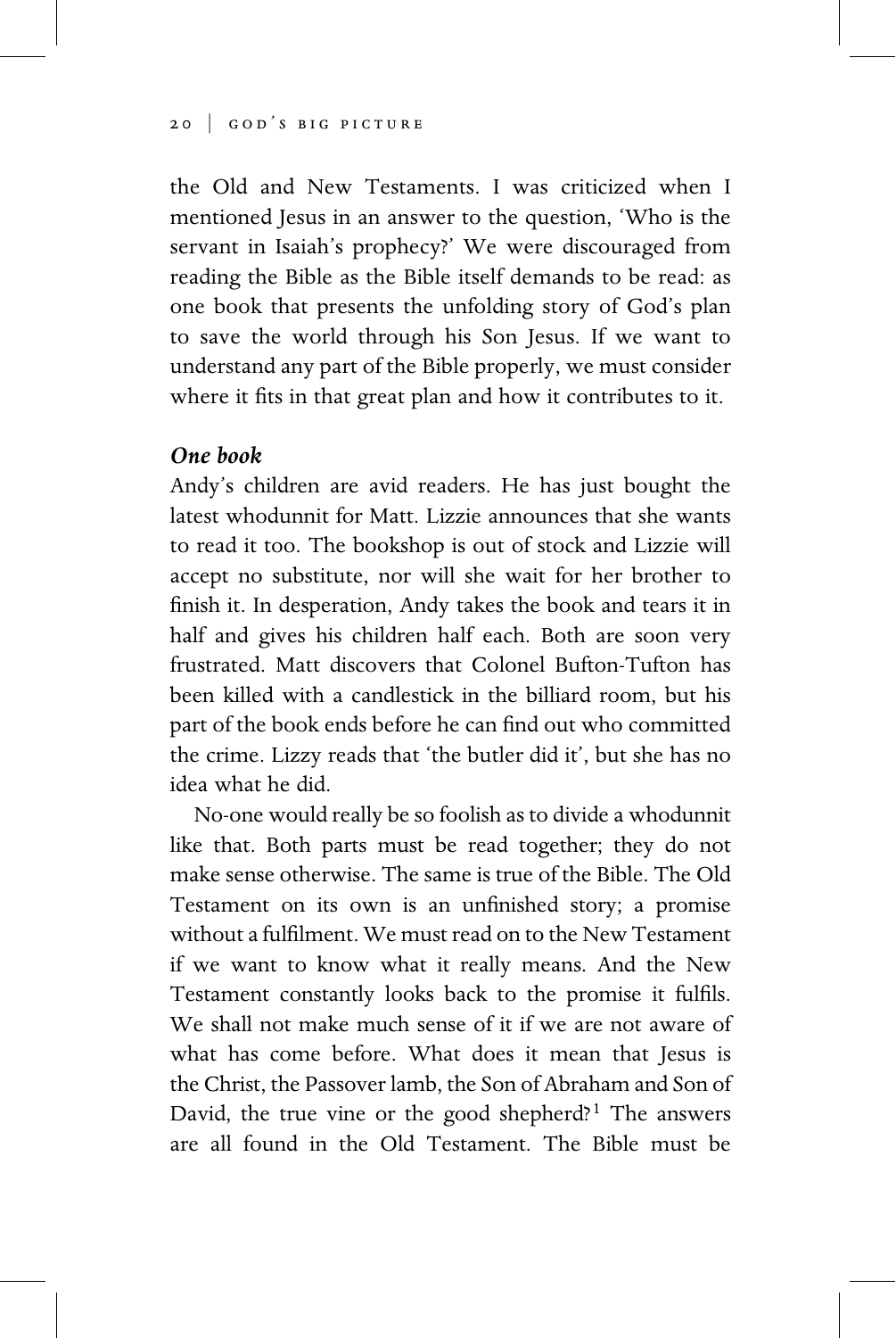understood and read as one book with one ultimate author, God, and one ultimate subject, God's plan of salvation through his Son Jesus.

I am told that when SAS soldiers parachute into unknown territory they are trained to pause before moving. They must first get their bearings and only then set out for their destination. That is wise advice for us too as we read the Bible. My aim in this book is to give you an overview of the main storyline of the Bible. It will not make you an expert in all the details of Scripture, but I hope that it will enable you to get your bearings when you land in any part of it. By the end of this book you should have the outline of the Bible's story in your mind so that, whichever part you are reading, you should know where you have come from and where you are heading. That will also help you to discover how each part points to Jesus Christ and the salvation he accomplished.

#### The kingdom of God

Scholars have debated for years whether or not it is possible to point to a unifying theme that binds the whole Bible together. Many have argued that the search for such a theme is fruitless: it is better just to accept that Scripture contains a number of different threads and then look at them individually without trying to unite them. They warn of the danger of squeezing all parts of the Bible into a mould rather than letting them speak individually in their rich variety. That is an important warning that must be heard. Any unifying theme that is used to help us to see how the Bible fits together must arise out of Scripture itself, rather than being imposed upon it; and it must be broad enough to allow each part to make its own distinct contribution. The theme of the kingdom of God satisfies both requirements.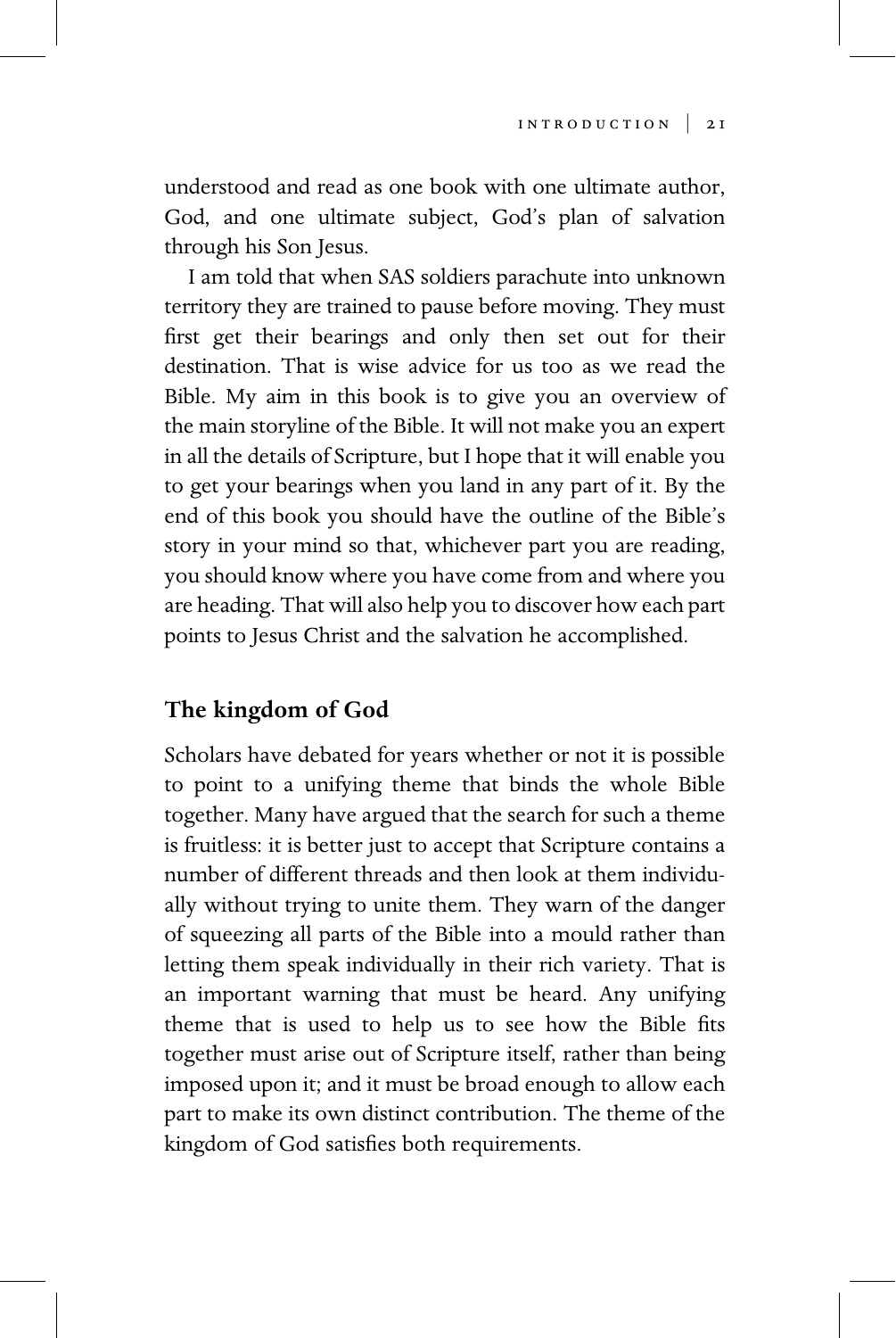God's kingdom was the dominant theme in Jesus' teaching. He began his public ministry by proclaiming, 'The time has come . . . The kingdom of God is near' (Mark 1:15). He taught that his mission was to introduce the kingdom in fulfilment of the prophecies of the Old Testament. Although the expression 'kingdom of God' does not appear in the Old Testament, the concept certainly does. Graeme Goldsworthy, in his book Gospel and Kingdom, helpfully presents the kingdom as the binding theme of the whole Bible. I am following his lead in this book. This 'kingdom approach' is not the only way of looking at the contents of the Bible. Others, for example, prefer a 'covenantal approach' and take God's covenant to be the centre around which all the elements of Scripture circle. I hope it will become clear that these two approaches are not contradictory. God's covenant promises are kingdom promises.

The kingdom of God: God's people in God's place under God's rule and blessing

Figure 5. The kingdom of God

Goldsworthy defines the kingdom as 'God's people in God's place under God's rule' (Figure 5).<sup>2</sup> That may sound like an overly simplistic definition for such a significant theme in Scripture, but the simple words contain great depth. God longs for human beings to enjoy an intimate relationship with him in his presence. As he is a perfect, holy God, that is possible only as we submit to his loving rule and do not sin. That is life at its best; life as it was designed to be lived.

To live under God's rule means to enjoy God's blessing; the two go together. That is what we see at the creation in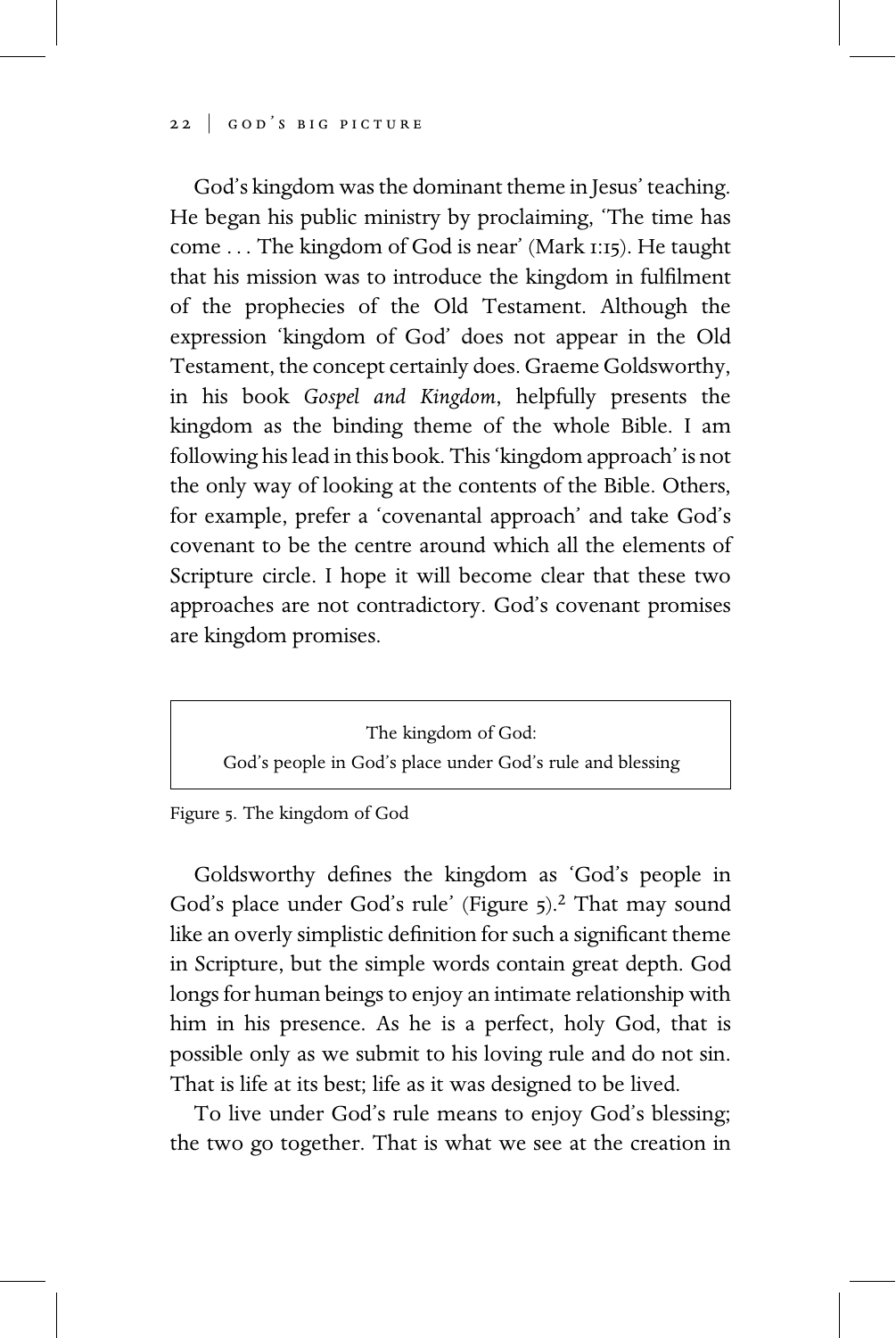the garden of Eden until the fall. But then human beings disobey God and forgo his blessing. The consequences are devastating not just for humanity but for the whole creation; everything is spoilt. But in his great love God promises to put things right again and re-establish his kingdom on earth. The rest of the Bible tells the story of the fulfilment of that promise: partially in Israel's history in the Old Testament period, and then perfectly through Jesus Christ. So the Bible is about God's plan of salvation: his promise to restore his kingdom, and then the fulfilment of that promise through his Son Jesus.

#### A Bible overview

When I studied English literature at school I found it a great help to buy a study guide to whichever book I was reading. It would always give a synopsis of the main sections, which summarized a long book in just a page or two. (See Figure 6.) I have divided the Bible into eight sections, which are the main epochs in God's unfolding plan to restore his kingdom. The names I have given these sections provide the chapter

#### The Old Testament

- 1. The pattern of the kingdom
- 2. The perished kingdom
- 3. The promised kingdom
- 4. The partial kingdom
- 5. The prophesied kingdom

#### The New Testament

- 6. The present kingdom
- 7. The proclaimed kingdom
- 8. The perfected kingdom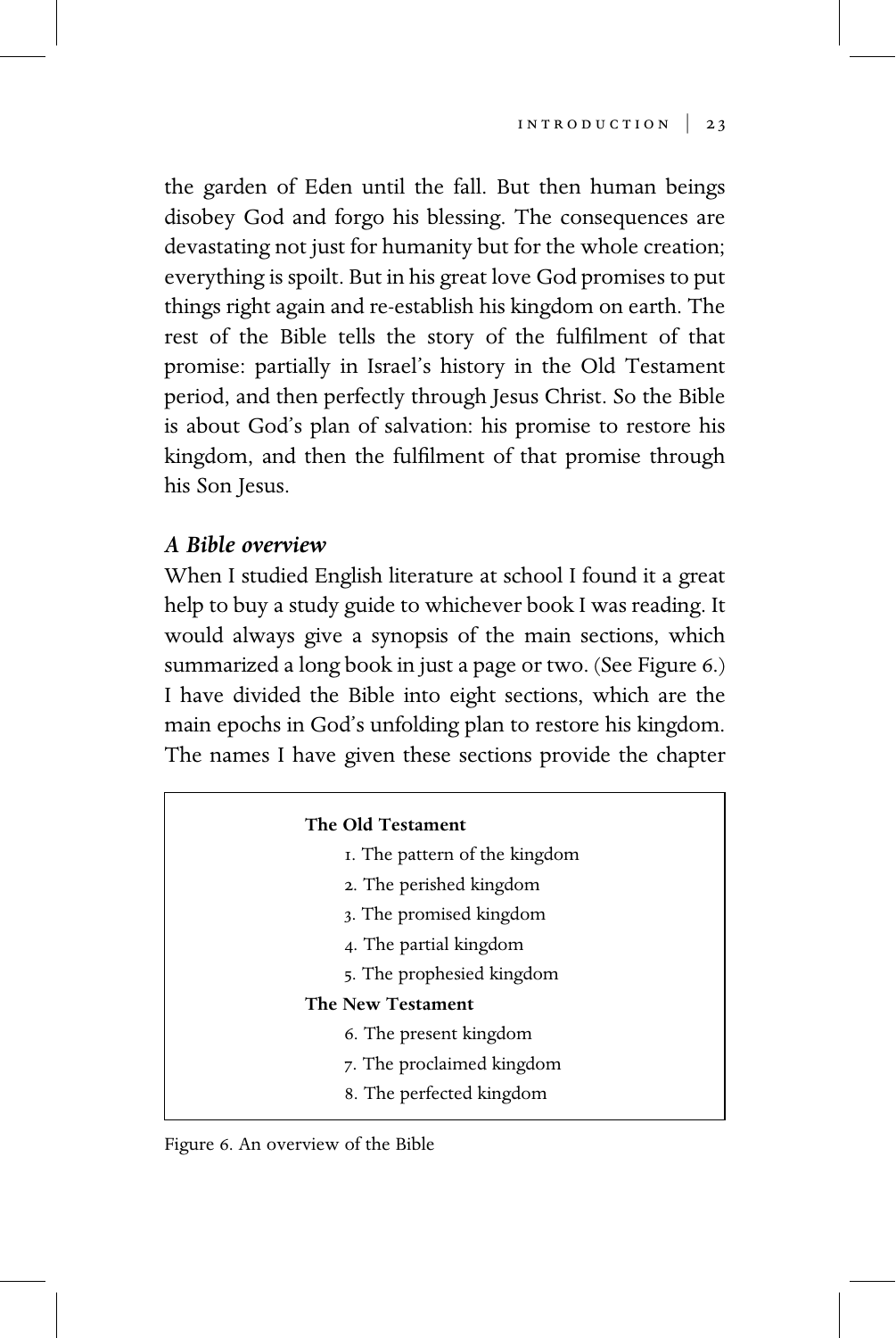headings for the rest of this book. Forgive the alliteration, which has resulted in one or two rather weak headings. I have stuck with it to make it easier for you to remember them.

#### The Old Testament

1. The pattern of the kingdom. In the garden of Eden we see the world as God designed it to be. God's people, Adam and Eve, live in God's place, the garden, under his rule as they submit to his word. And to be under God's rule in the Bible is always to enjoy his blessing; it is the best way to live. God's original creation shows us a model of his kingdom as it was meant to be.

2. The perished kingdom. Sadly, Adam and Eve think life would be better if they lived independently of God. The results are disastrous. They are no longer God's people. They turn away from him and he responds by turning away from them. They are no longer in God's place; he banishes them from the garden. And they are not under God's rule, so they do not enjoy his blessing. Instead, they face his curse and are under his judgment. The situation is very gloomy. But God, in his great love, is determined to restore his kingdom.

3. The promised kingdom. God calls Abraham and makes some unconditional promises to him: through Abraham's descendants he will re-establish his kingdom. They will be his people, living in his land and enjoying his blessing, and through them all peoples on earth will be blessed. That promise is the gospel. It is partially fulfilled in the history of Israel, but is only finally fulfilled through Jesus Christ.

4. The partial kingdom. The Bible records how God's promises to Abraham are partially fulfilled in the history of Israel. Through the exodus from Egypt, God makes Abraham's descendants his very own people. At Mount Sinai he gives them his law so that they might live under his rule and enjoy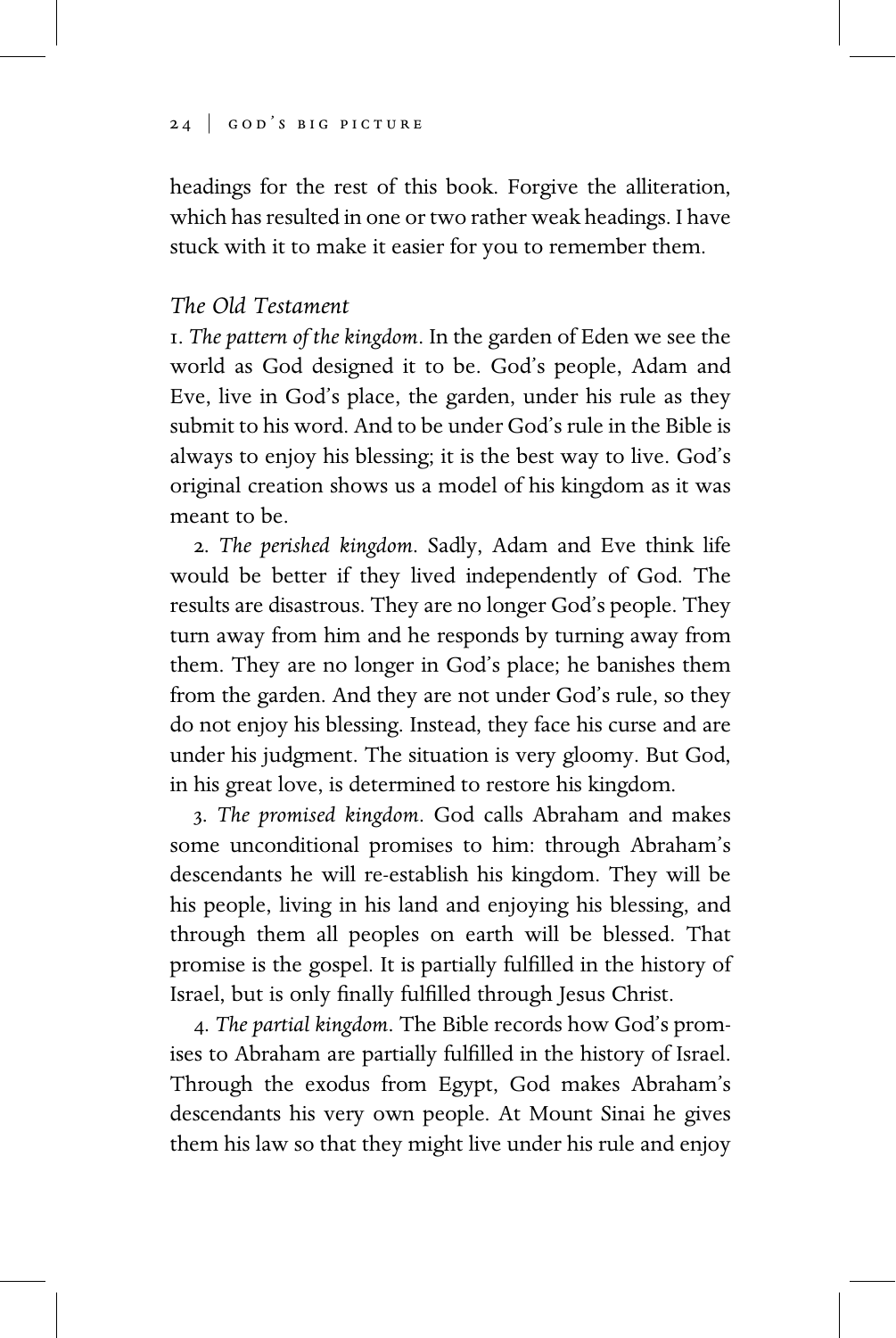his blessing, as Adam and Eve had done before they sinned. The blessing is marked chiefly by God's presence with his people in the tabernacle. Under Joshua they enter the land and, by the time of Kings David and Solomon, they enjoy peace and prosperity there. That was the high point of the history of Israel. They were God's people in God's place, the land of Canaan, under God's rule and therefore enjoying his blessing. But the promises to Abraham had still not been completely fulfilled. The problem was sin, the continual disobedience of the people of Israel. That was soon to lead to the dismantling of the partial kingdom as Israel fell apart.

5. The prophesied kingdom. After the death of King Solomon civil war broke out and the kingdom of Israel split into two parts: Israel in the north and Judah in the south. Neither was strong. After 200 years of separate existence, the northern kingdom of Israel was destroyed by the Assyrians. The southern kingdom struggled on for another century, but then it too was conquered and its inhabitants were taken into exile in Babylon. During this depressing period in their history God spoke to the people of Israel and Judah through some prophets. He explained that they were being punished for their sin but still offered hope for the future. The prophets pointed forward to a time when God would act decisively through his King, the Messiah, to fulfil all his promises. The people of Judah must have thought that that time had come when they were allowed to return from exile, but God made it clear that the great time of salvation was still in the future. That is where the Old Testament ends: waiting for God's King to appear to introduce his kingdom.

#### The New Testament

6. The present kingdom. Four hundred years passed after the completion of the Old Testament before Jesus began his public